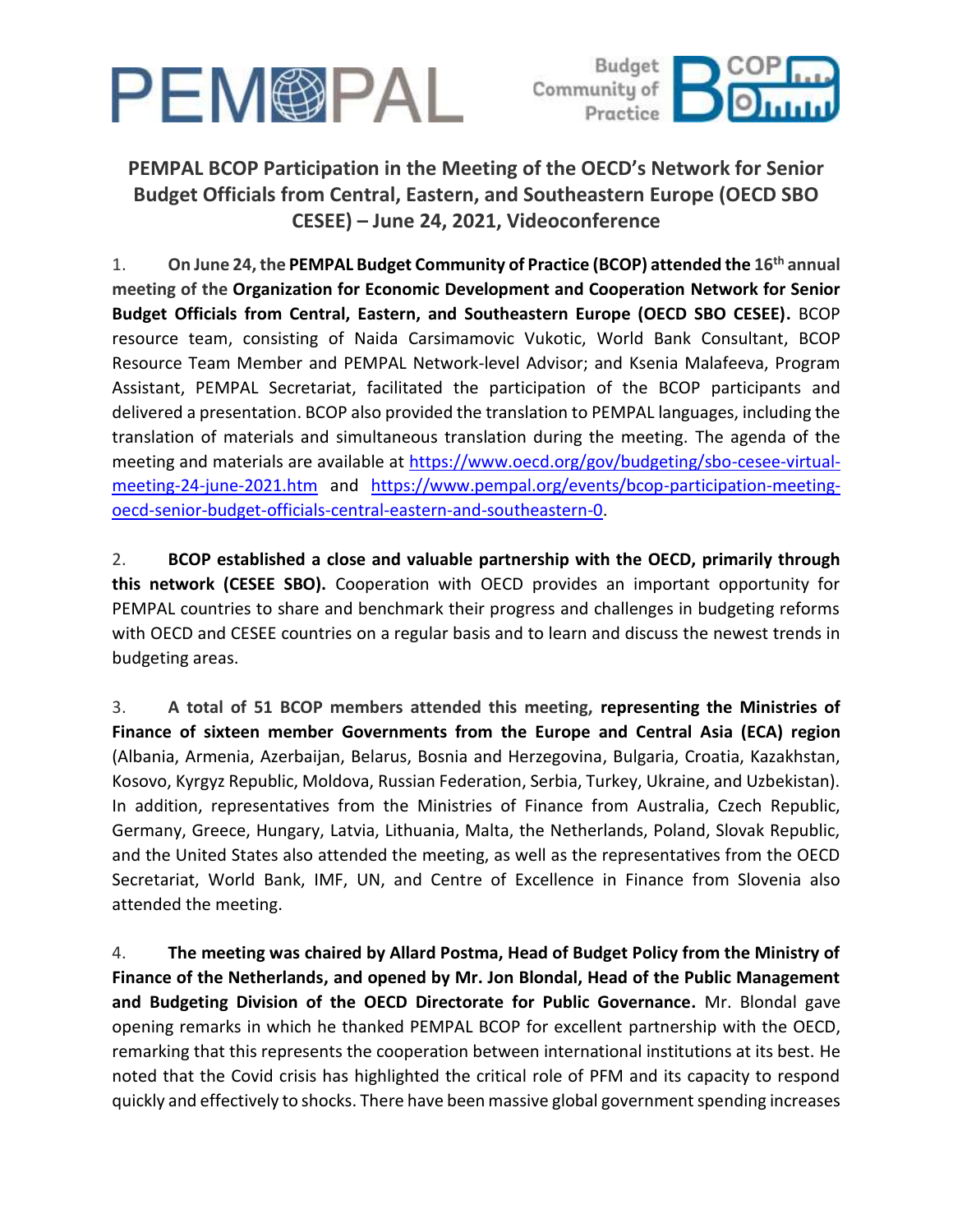



and a rise in public debt to support households and firms throughout the crisis. Most countries are now entering a new phase in most countries where the role of PMF is to facilitate recovery. The fiscal consolidation phase will inevitably follow, where PFM will need to focus on budget repair to build fiscal capacity to respond to a future crisis at the end of the cycle. One of the clear lessons from the Covid crisis is that the countries that came in a better shape into the crisis were in a better position to respond to it. Spending reviews, which are the topic of this meeting, are a useful tool for governments to take a critical look at the effectiveness and efficiency of their baseline expenditure to assist the government in both recovery and consolidation phases.

## 4. **The first session of the meeting was devoted to a draft of OECD Best Practices for Spending**

**Review**. This draft was developed by the OECD based on the compiled lessons learned from the OECD countries over the past decade. The Best Practices offer insights in designing and executing robust spending reviews processes. Given a continuous evolution of spending reviews, OECD revised the definition of the spending review. Spending reviews are defined as a collaborative process of developing and adopting policy options by analyzing the government's existing expenditure within defined areas and linking these options to the budget process. The purposes of a spending review include enabling the government to manage the aggregate level of expenditure; aligning expenditure according to the priorities of the government; and improving effectiveness within programs and policies. The following eight draft best practices were presented and discussed:

- 1. The objectives and the scope of a spending review are determined at the beginning of the review process.
- 2. Senior political and administrative leaders perform a complimentary yet distinct role in the spending review process.
- 3. Spending reviews have well-developed governance arrangements throughout the review process.
- 4. Spending reviews conclude with recommendations for political leaders to decide on in the budget process.
- 5. Spending reviews complement tools designed to improve performance orientation, including medium-term budget frameworks and performance budgeting.
- 6. The results of a spending review are implemented and monitored in a transparent manner.
- 7. Spending reviews are reported in a transparent manner.
- 8. The spending review process is reviewed periodically to reflect new developments.

5. **The second meeting session was devoted to the results of the surveys on spending reviews (SRs) in OECD countries and PEMPAL countries conducted in late 2020/early 2021**. Preliminary survey results for the OECD countries were presented by Mr. Axel Mathot, Senior Policy Analyst from the OECD Public Management and Budgeting Division, while Ms.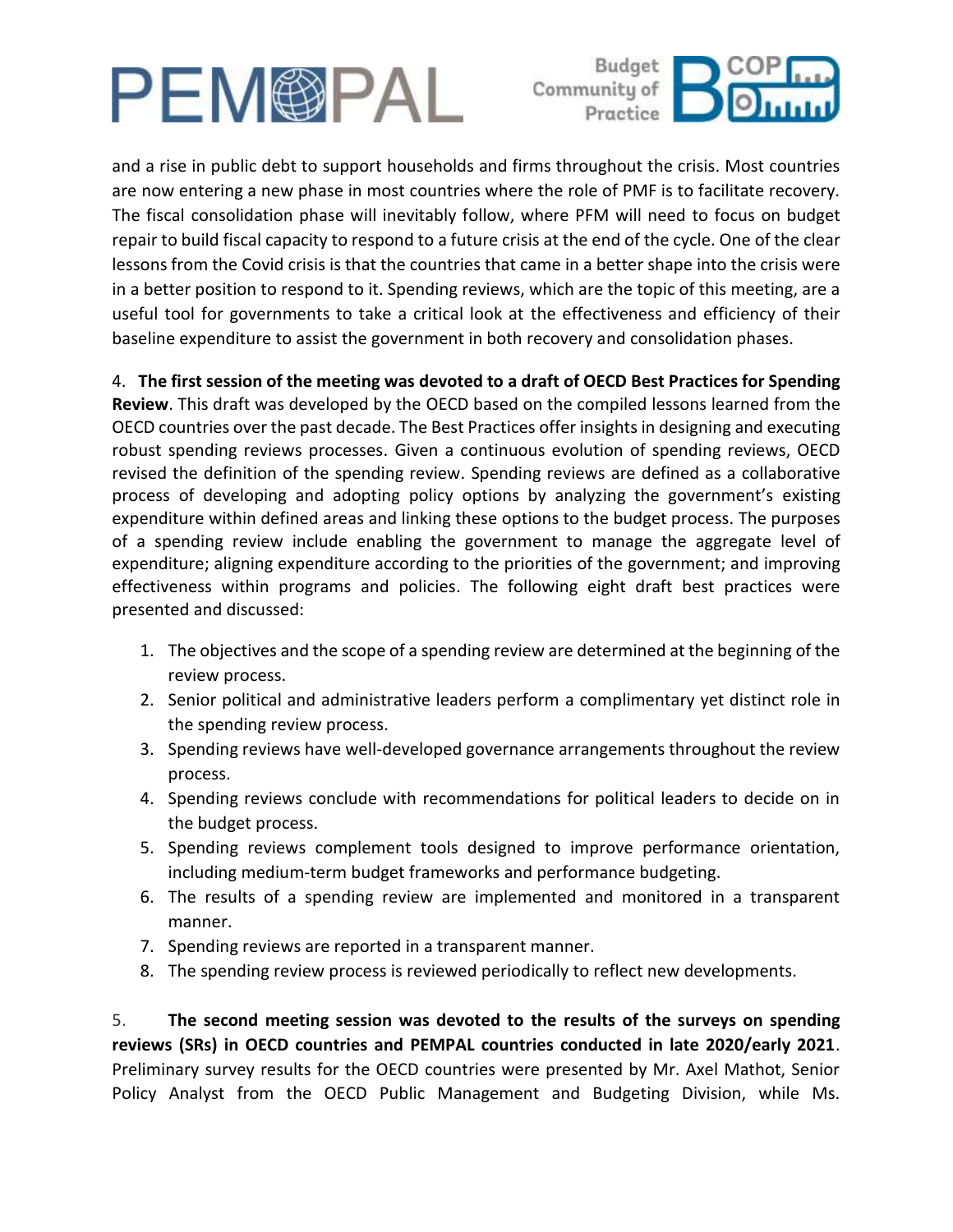



Carsimamovic Vukotic from the BCOP Resource Team presented the preliminary results from the survey of PEMPAL countries. SRs have been widely introduced and practiced in OECD countries but still growing in importance in PEMPAL countries. Total of 31 out of 37 OECD countries having conducted spending reviews and four additional countries considering its introduction. On the other hand, the number of PEMPAL countries conducting spending reviews increased from 1 in 2016 to 8 in 2020. In addition to these 8 PEMPAL countries which report having SRs, 8 other PEMPAL countries report that they are considering introducing SRs. Thus, in total, out of 17 surveyed PEMPAL countries, 16 countries report to have conducted spending reviews or are considering their introduction. Presentations of results for OECD and PEMPAL countries were delivered jointly, following the same structure and focusing on SR evolution and objectives, the institutionalization of SR, organizational structures, coverage and scope of SR, SR impact, and challenges. Based on survey results for both OECD and PEMPAL countries, the presenters highlighted some key potential issues of interest for further examination going forward. These include:

- a. SRs are a flexible tool where the main objectives can vary according to necessities
- b. Options exist for developing standing legal and methodological bases, while also ensuring flexibility
- c. There is a need to balance roles of civil servants and political level in SR organizational arrangement
- d. Advantages exist in creating an SR Unit with options for its composition and responsibilities
- e. The SR process should be closely aligned with the regular budget process
- f. Assessment mechanisms for SR impact should be fostered, ensuring that SR objectives are met, including reallocation stemming from alignment to government priorities
- g. The use of performance information in SRs is important

**6. The third and final meeting session was devoted to the presentation of two country cases on spending reviews: Croatia and Poland.** Ms. Hana Zoricic from the Treasury of Ministry of Finance of Croatia presented the experience and lessons learned from the Croatian first spending reviews initiated in 2014. Croatia conducted these spending reviews based on the recommendations from the EU Council within the condition of excessive budget deficit in Croatia. The World Bank and the IMF assisted the Ministry of Finance in the early stages of the process by delivering workshops for the Ministry of Finance and line ministries' staff on spending review methodologies and on implementation tasks for the spending review working groups. The process was driven largely by the Ministry of Finance and the scope was large, necessitated by the large savings needs. Some of the lessons learned included the need for stronger political support in the implementation of spending reviews, the implications of the timing of spending reviews relative to government's mandate; challenges related to the need to include in the work on spending reviews the best civil servants, who simultaneously have the heaviest workloads;